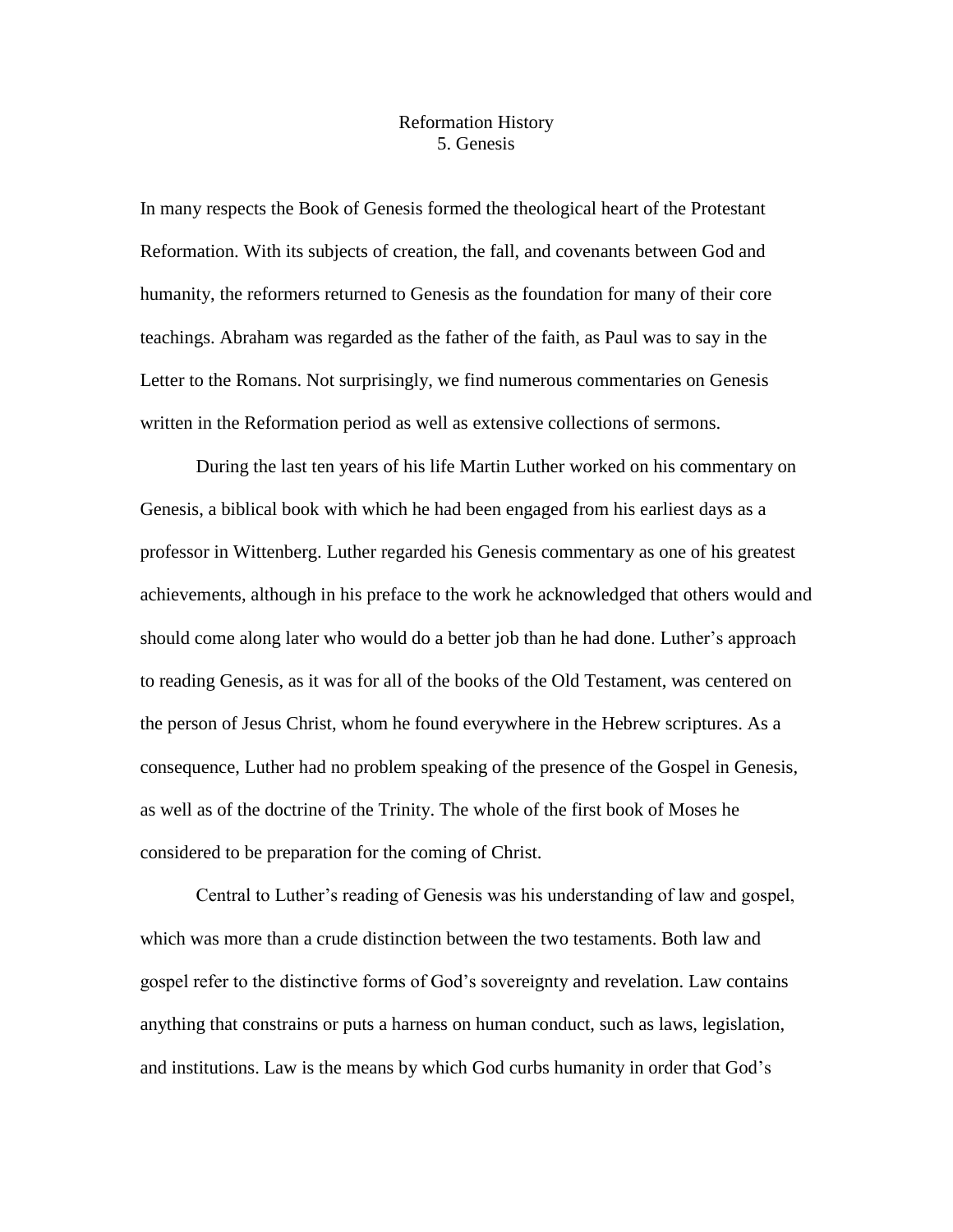promise might be received. But there is another, darker aspect to law, for it has the effect of burdening the conscience of the person by revealing how far short of God's demands the he or she falls. It is when we acknowledge that we are unable to meet the demands of the law that God speaks the word of Gospel, which is in Christ. God provides all that is demanded by the law by relieving the burdened conscience of the believer. For Luther, this was a story not limited to the New Testament but was clear from the promises found in Genesis, and he wrote in his 1523 preface to the Old Testament:

Know, then, that the Old Testament is a book of laws, which teaches what men are to do and not to do, and gives, besides, examples and stories of how these laws are kept or broken; just as the New Testament is a Gospel book, or book of grace, and teaches where one is to get the power to fulfill the law. But in the New Testament there are given, along with the teaching about grace, many other teachings that are laws and commandments for the ruling of the flesh, since in this life the spirit is not perfected and grace alone cannot rule. Just so in the Old Testament there are, beside the laws, certain promises and offers of grace, by which the holy fathers and prophets, under the law, were kept, like us, under the faith of Christ.

Nevertheless, just as the peculiar and chief teaching of the New Testament is the proclamation of grace and peace in Christ, through the forgiveness of sins; so the peculiar and chief teaching of the Old Testament is the teaching of laws, the showing of sin, and the furtherance of good. Know that this is what you have to expect in the Old Testament.

As Luther read Genesis in terms of law and gospel, he also saw the first book of the Pentateuch as being about the church and its fulfillment. The people of the Old Testament looked to the coming of the messiah just as Christians looked to the second coming, the new creation. In a manner shared by all the writers of the Reformation, Luther perceived and drew direct parallels between the worlds of the ancient Jews and the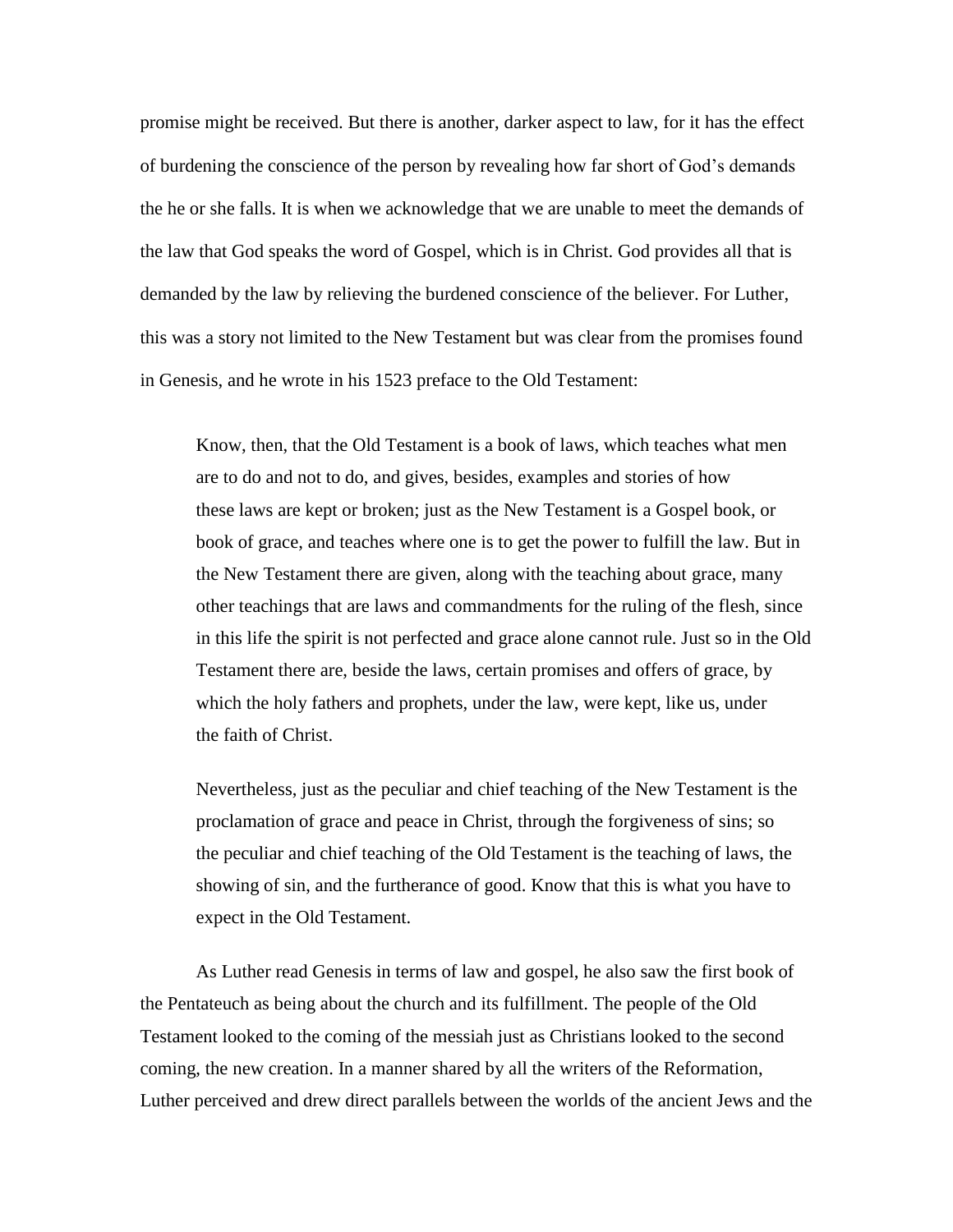contemporary world in which he lived. In both the past and present, the people lived under gospel and law, seeking to fulfill the demands of God and finding themselves woefully unable to succeed. They struggled against the demonic powers of the earth that engaged them in daily struggle. For Luther, Satan and his demons were a daily reality against whom each person was engaged in a pitched battle. Amid this quotidian struggle, the faithful heard the word of grace of God's promises that they might live in hope.

This approach of drawing a line from the lives of the characters of Genesis to the contemporary world where he preached was Luther's understanding of the historical meaning of the biblical text. Although he was a well-trained scholar, for pastoral purposes Luther was not interested in the philological or textual history of the biblical books, but he did see continuity between the men and women of scripture with those people in front of whom he was preaching. Through hearing the stories of Genesis read and the Word expounded he hoped his congregations would recognize themselves in the ancient accounts, that they would realize that as God fulfilled God's promises to the Jews so could they be assured that they would never be abandoned.

This bond of past and present, the reformers argued, was only possible where the Bible was absolutely clear. The Protestants spoke of the literal understanding of the biblical text, which meant something quite different from what we often mean today. Biblical literalism as we speak of it comes largely from the nineteenth century. In the sixteenth century, the literal was understood to refer to the intended meaning of the words, not just what they say grammatically. For Luther, as for Calvin and others, every word of the Bible was inspired and is the Word of God, but scripture had to be read in faith. Without faith, the Bible is just a collection of words that can never be experienced inwardly or fulfilled. Neither Luther nor Calvin was bothered by internal inconsistencies or linguistic problems in the text, for what we have was written by fallible human hands. At the heart of their reading of the Bible was the doctrine of justification by faith alone, the belief that God's gracious act in Christ frees the faithful from the bondage of sin. Thus, for Luther the purpose of biblical interpretation was not to find the textual history (although he recognized the importance of that work), but to open the Bible to the people by revealing Christ. Thus, for the reformers, there was a doctrinal core to the Bible, which was justification in Christ through faith alone, and it was the role of the interpreter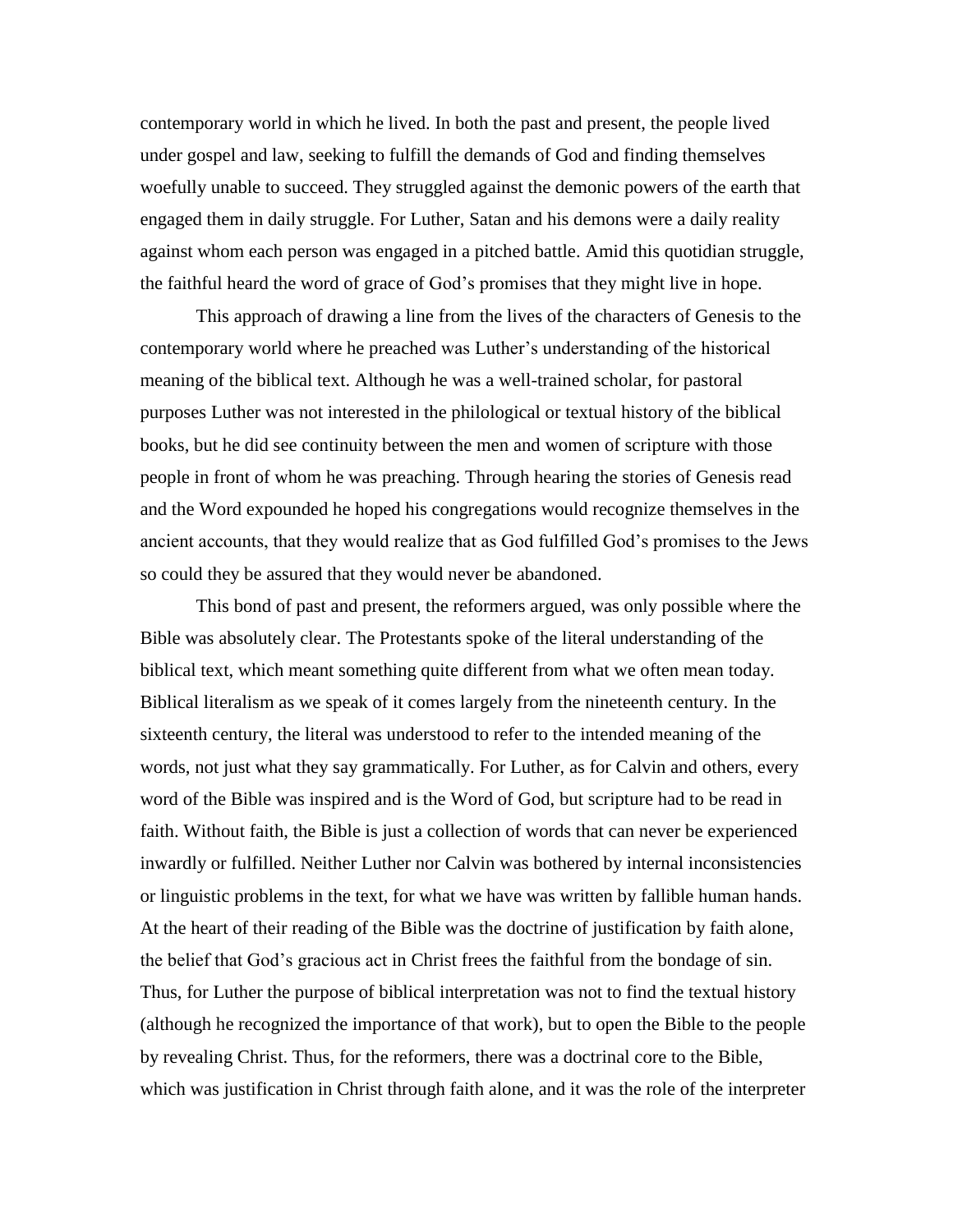of both the Old and New Testaments to reveal that message in the words of the Hebrew and Greek. The reason Luther had no time for the books of Esther or the Epistle of James was because he felt they did not speak that central truth.

For the reformers, doctrine, history, and grammar all flowed into one another, and in reading the commentaries of Luther and Calvin we do not simply find theological explanations of Genesis. What opens before us is a rich world in which the reformers took enormous interest in lives, personalities, and historical contexts of the ancient men and women. Let us look for example at a passage on Jacob, and we find a concern with the person of the biblical character, his family, and concerns. All of this Luther implicitly draws into the world of his German hearers.

For when [Jacob's] household was in a most disturbed condition and full of great disasters and the worries by which we have heard that the saintly patriarch was afflicted, not so much on account of the enmity of his brother and injuries from his father-in-law, which he overcame with great courage, unconquerable faith, and wonderful patience, as on account of his domestic afflictions, Dinah's defilement, and the deaths of his nurse Deborah and his wife Rachel, and finally on account of the unspeakable incest of his son, who polluted the paternal couch—in these great difficulties, his one hope and comfort in old age and in troubles remained in the firstborn son of his deceased wife, Joseph, who with his piety and saintly life in one way or another healed and encouraged the sick heart of his father. Suddenly and unexpectedly he is also removed, so that the unhappy father after the loss of his dearest wife is also deprived of the son who was especially beloved. (Luther Works, vol. 6, p. 312)

In reading the Genesis text, Luther worked to bring the reader's life into contact with the biblical Jacob, revealing the tumults and worries of human existence. It is the world into which God's alien grace comes and transforms life. That message, for Luther, is the narrative of human life and the central message to be gleaned from scripture.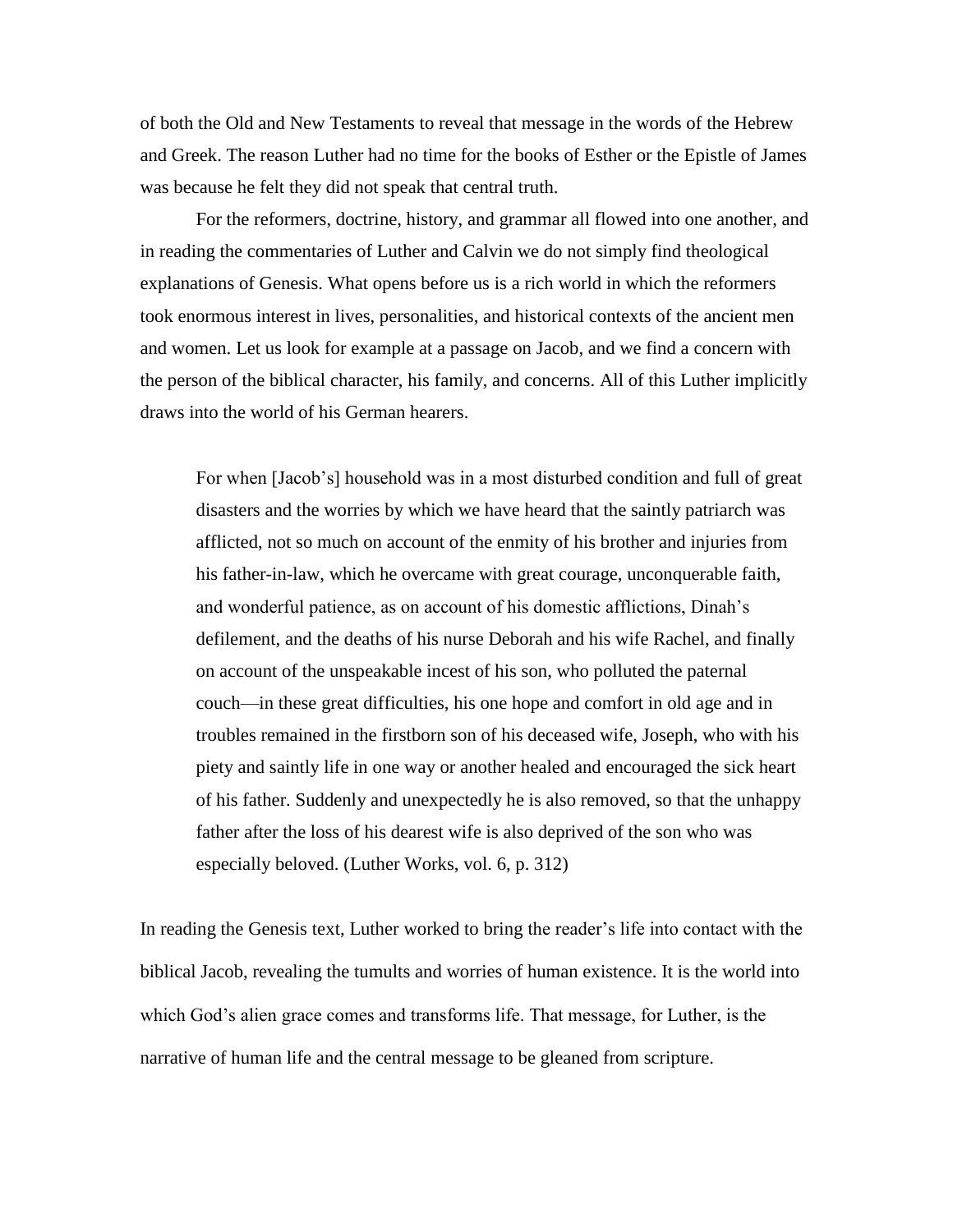If we turn to John Calvin and his treatment of Genesis we find further thought on the nature of the biblical text. One question that interested him and is relevant to conversations today concerns the relationship between the Bible and science. In treating creation, Calvin was clear that what we read in Genesis is not a strictly scientific account of what happened but rather a treatment of a narrative shaped by faith. As Calvin famously said, "He, who would learn astronomy, and other recondite arts, let him go elsewhere," From his commentary on Genesis, Calvin wrote:

I have said that Moses does not here subtlety descant, as a philosopher, on the secrets of nature, as may be seen in these words…. Here lies the difference; Moses wrote, in a popular style, things which, without instruction, all ordinary persons endued with common sense are able to understand; but astronomers investigate with great labor whatever the sagacity of the human mind can comprehend…. Nor did Moses truly wish to withdraw us from [astronomy] in omitting such things as are peculiar to the art; but because he was ordained a teacher as well of the unlearned and rude as of the learned, he could not otherwise fulfill his office than by descending to this grosser method of instruction... Moses, therefore, rather adapts his discourse to common usage. (Genesis Commentary, 1:16)

For Calvin the Bible is not a transcript of the divine mind, but the Word of God accommodated to limited human capacity. God speaks to God's audience in the most appropriate forms. This is Calvin's use of the Latin term "accommodatio", by which he means that God addresses fallen humanity in forms in which men and women can best understand. Famously, Calvin uses the image of a mother speaking to a child to describe how God speaks to us.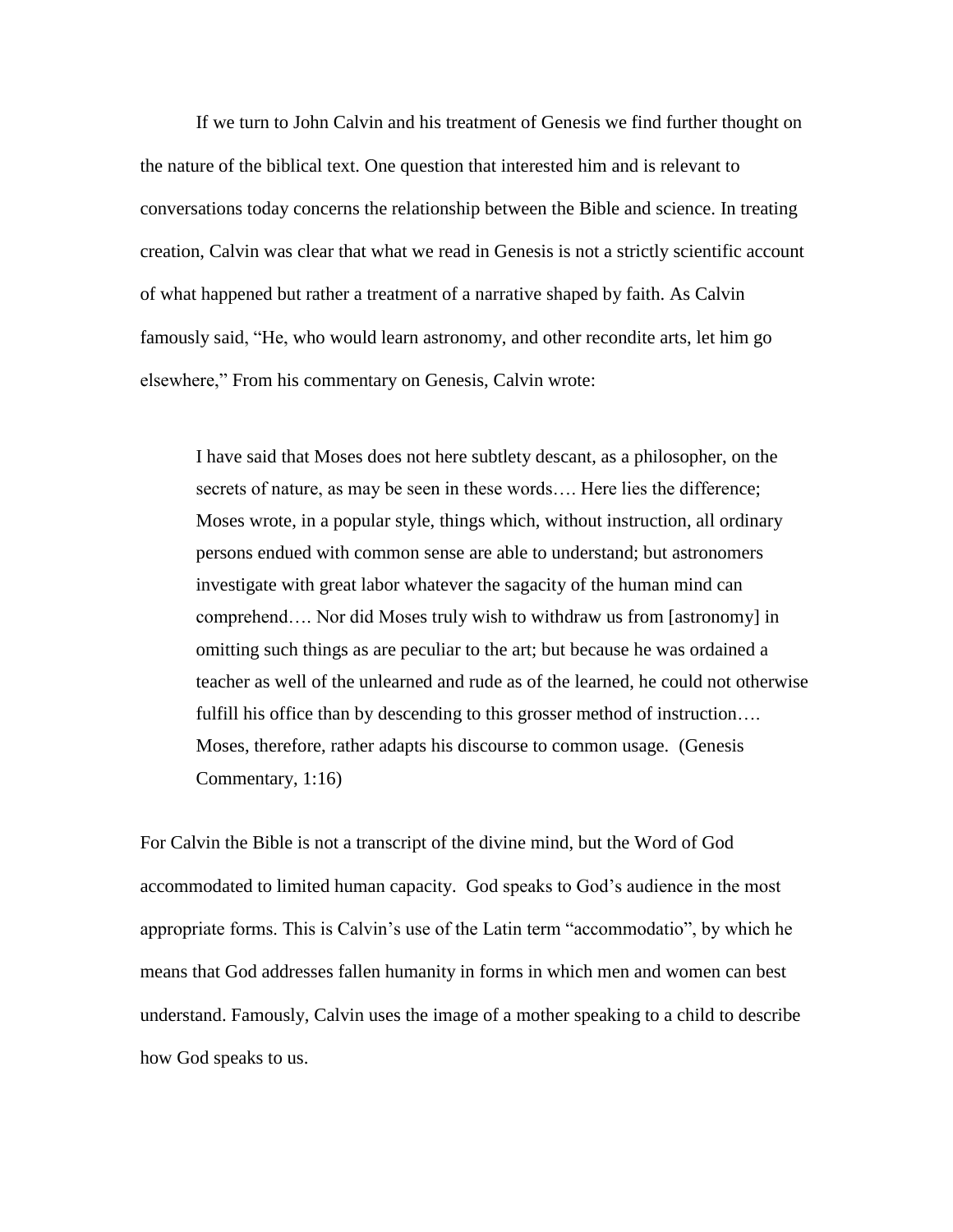One of the central teachings in the Reformed tradition to emerge from Genesis is the concept of the covenant, which lay at the foundation of Reformed and Puritan conceptions of the Church. John Calvin in his Institutes of the Christian Religion wrote that:

The Lord held to this orderly plan in administering the covenant of his mercy: as the day of full revelation approached with the passing of time, the more he increased each day the brightness of its manifestation. Accordingly, at the beginning when the first promise of salvation was given to Adam it glowed like a feeble spark. Then, as it was added to, the light grew in fullness, breaking forth increasingly and shedding its radiance more widely. At last—when all the clouds were dispersed—Christ, the Sun of Righteousness, fully illumined the whole earth.

For Calvin, following earlier Reformed writers such as Huldrych Zwingli, the covenant was the essential form of the relationship between God and God's elect. That relationship extended from the moment of creation when God chose who would be saved, but the formal relationship is found in Genesis 17 with Abraham. The whole of human history is based on the covenantal relationship established between God and Abraham, which Calvin, along with other members of the Reformed tradition, emphasized was fulfilled in the incarnation and saving work of Jesus Christ.

In their Christological reading of Genesis, the Protestant reformers found the key doctrines of their faith. From the opening story of creation, which they saw as evidence for the Trinity, to the sacrifice of Isaac, which they understood as referring to Christ's passion and the covenant with Abraham, they believed the whole of Christian teaching to be foreshadowed in the ancient book.